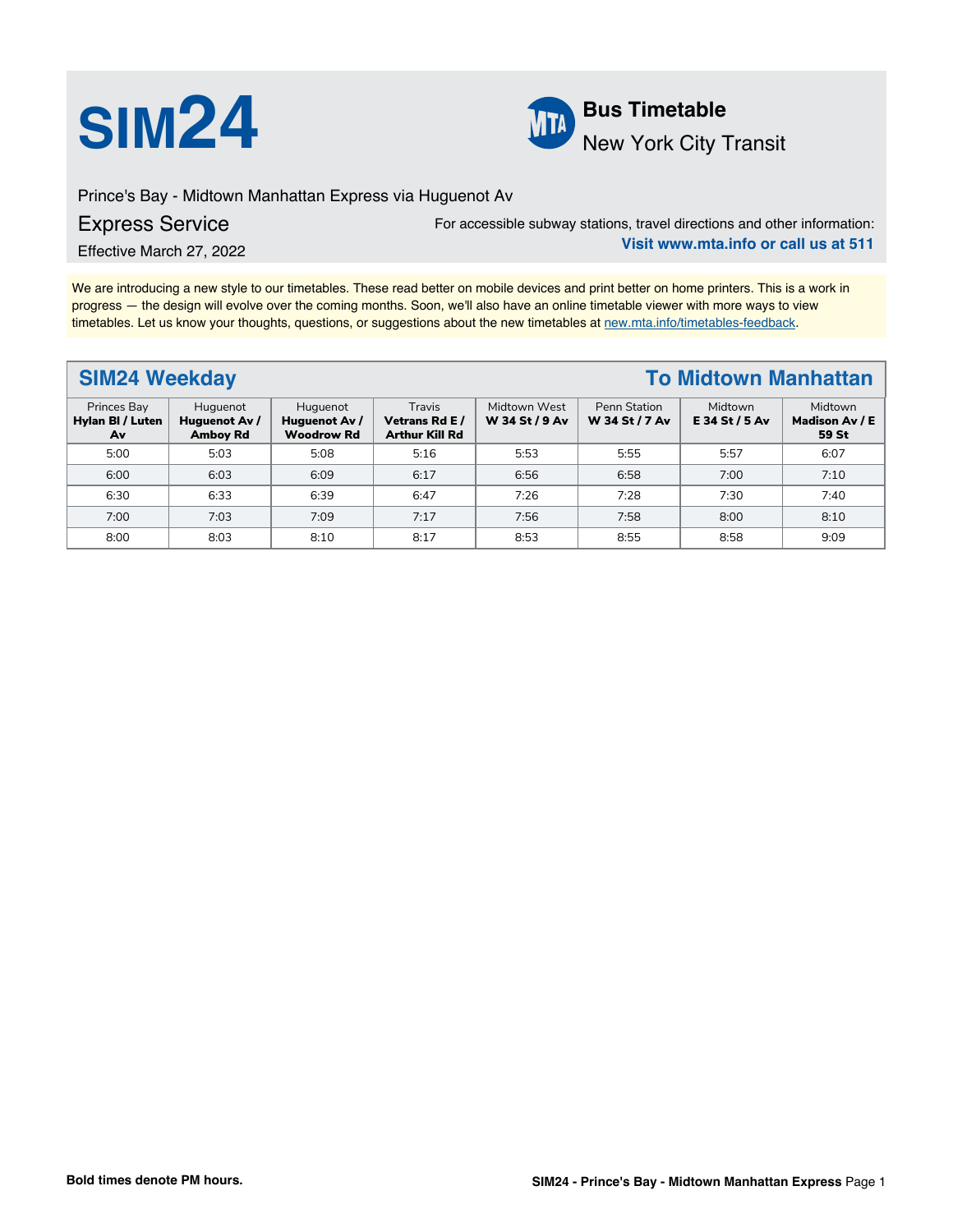# **SIM24 Weekday To Prince's Bay**

| Midtown<br>5 Av / W 59 St | Midtown<br>5 Av / W 43 St | Midtown<br>W 34 St / 5 Av | <b>Penn Station</b><br>W 34 St / 7 Av | Midtown West<br>W 34 St / 9 Av | Rossville<br>Arthur Kill Rd /<br><b>Veterans Rd E</b> | Huguenot<br>Huguenot Av /<br><b>Drumgoole Rd E</b> | Princes Bay<br>Hylan BI / Luten<br>Av |
|---------------------------|---------------------------|---------------------------|---------------------------------------|--------------------------------|-------------------------------------------------------|----------------------------------------------------|---------------------------------------|
| 3:15                      | 3:24                      | 3:29                      | 3:32                                  | 3:36                           | 4:15                                                  | 4:21                                               | 4:28                                  |
| 4:15                      | 4:25                      | 4:30                      | 4:33                                  | 4:37                           | 5:16                                                  | 5:22                                               | 5:29                                  |
| 4:45                      | 4:53                      | 4:58                      | 5:01                                  | 5:05                           | 5:44                                                  | 5:50                                               | 5:57                                  |
| 5:15                      | 5:23                      | 5:27                      | 5:31                                  | 5:34                           | 6:11                                                  | 6:16                                               | 6:22                                  |
| 5:45                      | 5:53                      | 5:57                      | 6:01                                  | 6:04                           | 6:41                                                  | 6:46                                               | 6:52                                  |
| 6:45                      | 6:53                      | 6:57                      | 7:01                                  | 7:04                           | 7:41                                                  | 7:46                                               | 7:52                                  |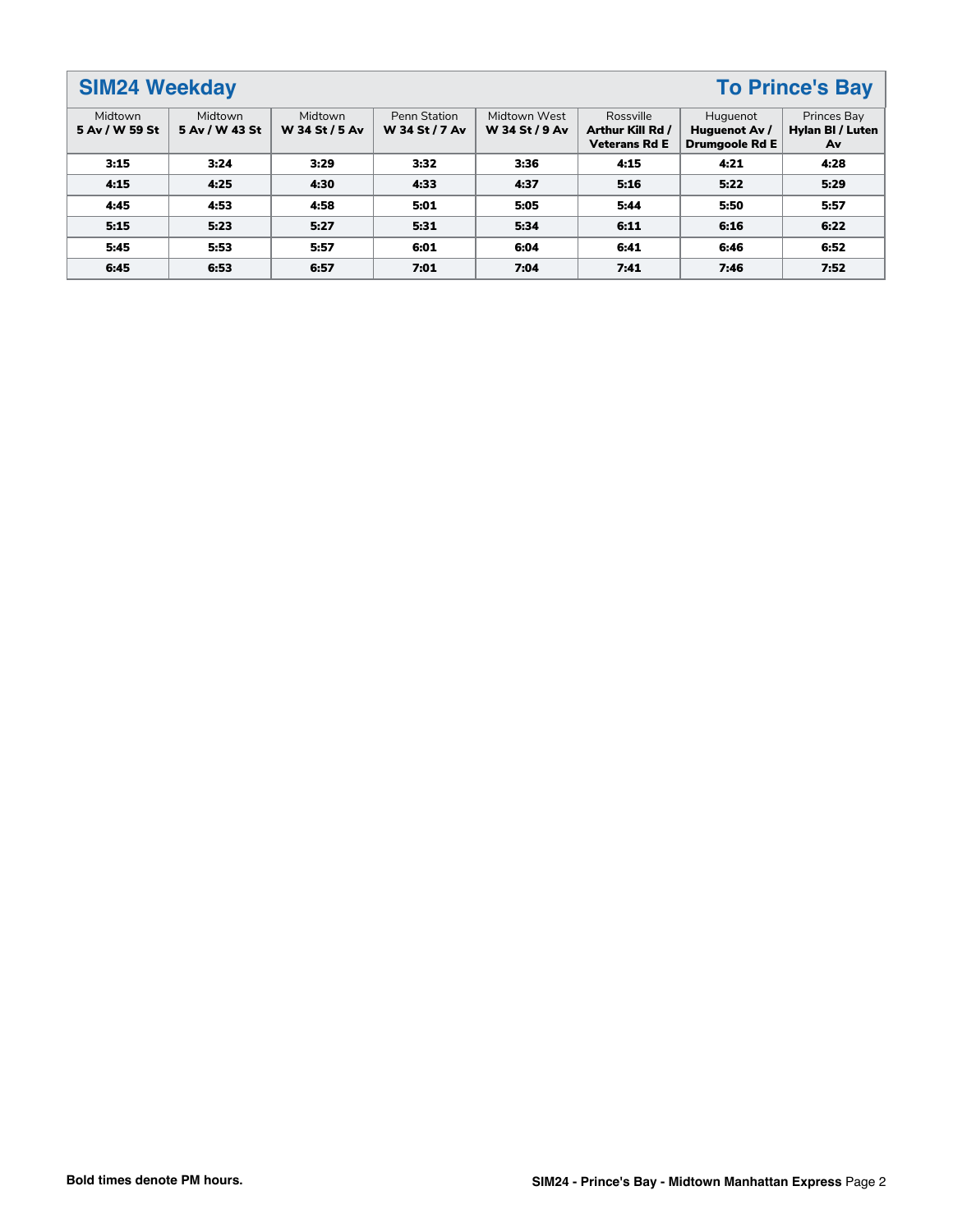



Prince's Bay - Midtown Manhattan Express via Huguenot Av

### Express Service Effective March 27, 2022 For accessible subway stations, travel directions and other information: **Visit www.mta.info or call us at 511**

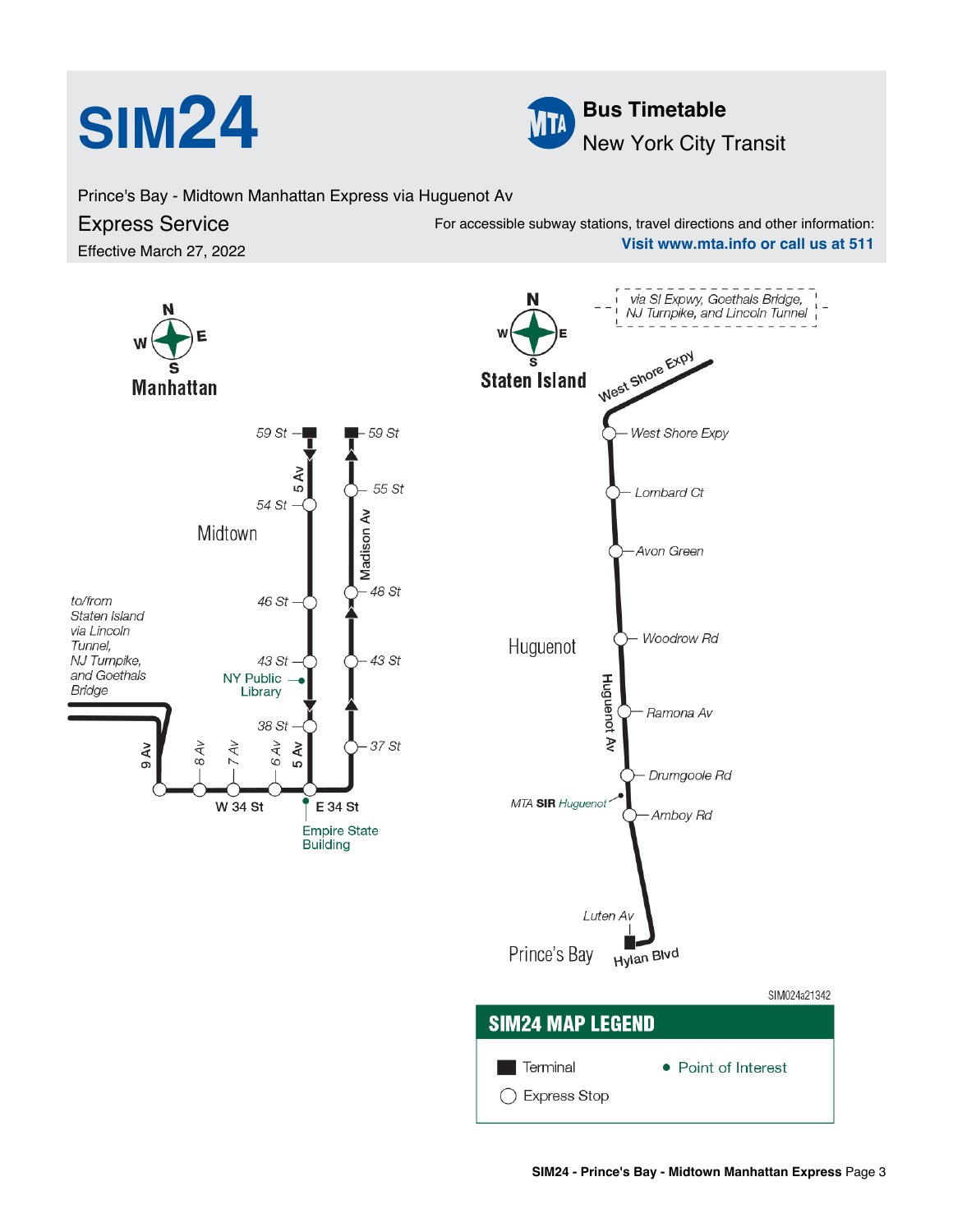**Fares** – MetroCard® is accepted for all MTA New York City trains (including Staten Island Railway - SIR), and, local, Limited-Stop and +SelectBusService buses (at MetroCard fare collection machines). Express buses only accept 7- Day Express Bus Plus MetroCard or Pay-Per-Ride MetroCard. All of our buses and +SelectBusService Coin Fare Collector machines accept exact fare in coins. Dollar bills, pennies, and half-dollar coins are not accepted. OMNY is the MTA's new fare payment system. Use your contactless card or smart device to pay the fare on buses and subways. Visit omny.info for details of the rollout.

**Free Transfers** – Unlimited Ride MetroCard permits free transfers to all but our express buses (between subway and local bus, local bus and local bus etc.) Pay-Per-Ride MetroCard allows one free transfer of equal or lesser value if you complete your transfer within two hours of the time you pay your full fare with the same MetroCard. If you pay your local bus fare with coins, ask for a free electronic paper transfer to use on another local bus.

**Reduced-Fare Benefits** – You are eligible for reduced-fare benefits if you are at least 65 years of age or have a qualifying disability. Benefits are available (except on peak-hour express buses) with proper identification, including Reduced-Fare MetroCard or Medicare card.

**Children** – The subway, SIR, local, Limited-Stop, and +SelectBusService buses permit up to three children, 44 inches tall and under to ride free when accompanied by an adult paying full fare.

**Terms and Conditions** – Fares and MetroCard use are subject to applicable tariffs and conditions of use.

## **Bus Operator Apple Award**

If you think your bus operator deserves an Apple Award--our special recognition for this service, courtesy and professionalism-- go to mta.info/customer-feedback or call 511 and give us the badge or bus number.

### **Holiday Service 2022**

**Reduced weekday service operates on:** Martin Luther King Day\*, Day After Thanksgiving\*.

**Saturday service operates on:** Presidents Day\*, Independence Day, Dec 26.

**Sunday service operates on:** Memorial Day, Labor Day, Thanksgiving Day, Christmas Day+, New Years Day+.

\* Special schedules for these days will be available at [mta.info](https://new.mta.info/) for express routes only.

+ Service information for the day preceding this holiday or holiday weekend will be provided on [mta.info](https://new.mta.info/), and on service notices posted on buses.

Information in this timetable is subject to change without notice. Traffic conditions and weather can affect running time.

| <b>Travel Help and Information</b>                     | <b>IF YOU SEE</b><br><b>SOMETHING, SAY</b><br><b>SOMETHING.</b>                                         |  |  |
|--------------------------------------------------------|---------------------------------------------------------------------------------------------------------|--|--|
| One MTA<br>511<br>One Number.<br>Call 511 and say MTA. | Be suspicious of<br>anything<br>unattended.<br>Tell a cop, an MTA<br>employee or call<br>1-888-692-7233 |  |  |
| TTY/TDD users only 711                                 | (1-888-NYC-SAFE).                                                                                       |  |  |
| <b>Online:</b> www.mta.info                            |                                                                                                         |  |  |

**Filing a Title VI Complaint** – MTA New York City Transit ("NYC Transit") and<br>MTA Bus Company are committed to providing non-discriminatory service to<br>ensure that no person is excluded from participation in, or denied the

To request more information about Title VI or to submit a written complaint if you believe that you have been subjected to discrimination, you may contact NYC<br>Transit's Office of Equal Employment Opportunity, 130 Livingston Street, 3rd Floor,<br>Brooklyn, NY 11201.

In addition to your right to file a complaint with NYC Transit and MTA Bus<br>Company, you have the right to file a Title VI complaint with the U.S. Department<br>of Transportation, Federal Transit Administration, Office of Civi